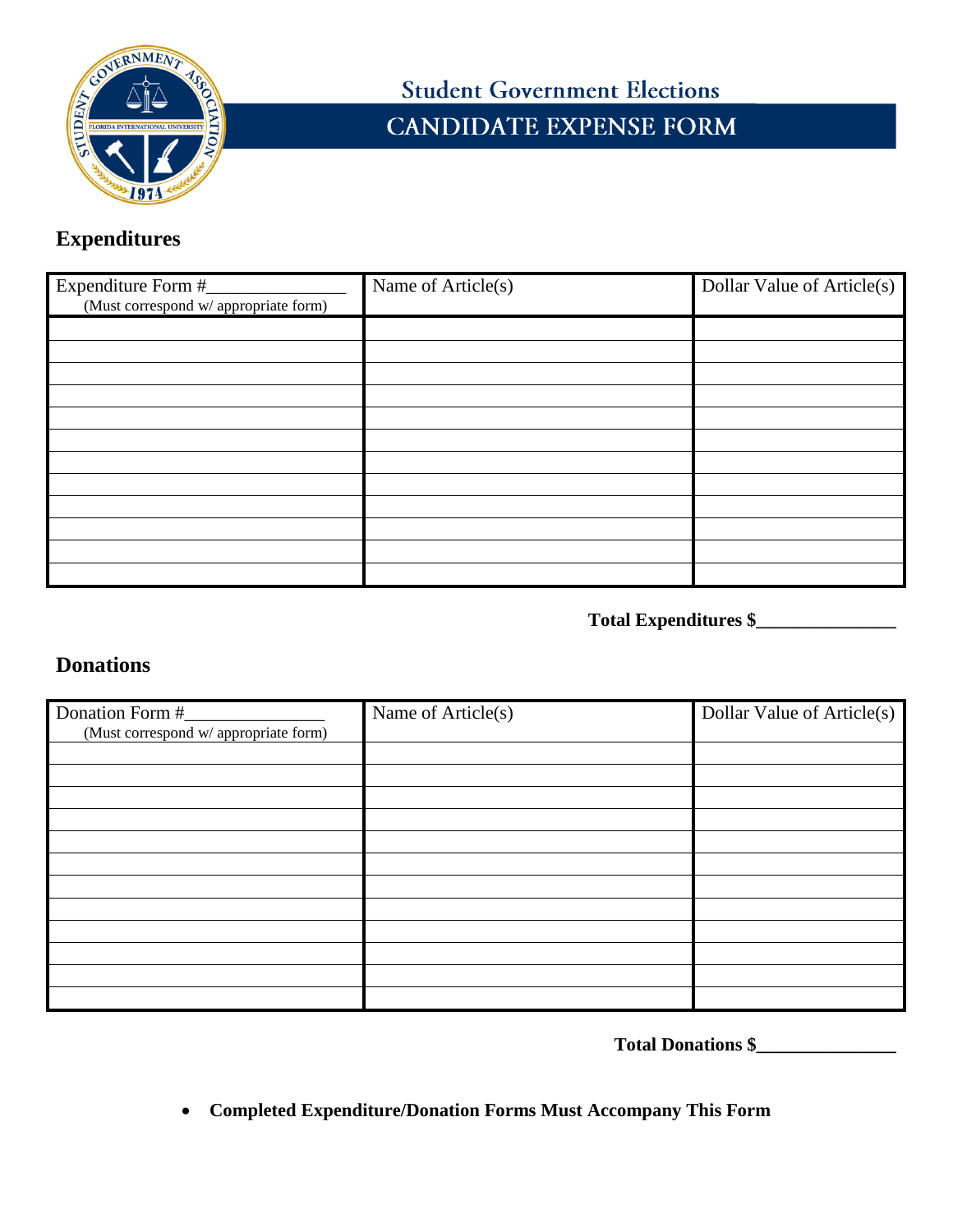| COVERNMENT<br>TUDENT | <b>EXPLANATIONAL UNIVERSITY</b> | <b>Student Government Elections</b><br><b>EXPENDITURE REPORT FORM</b> |                       |
|----------------------|---------------------------------|-----------------------------------------------------------------------|-----------------------|
|                      |                                 |                                                                       |                       |
|                      |                                 |                                                                       |                       |
|                      | <b>VENDOR INFORMATION</b>       |                                                                       |                       |
|                      |                                 |                                                                       |                       |
|                      |                                 |                                                                       |                       |
|                      |                                 |                                                                       |                       |
|                      |                                 |                                                                       |                       |
|                      |                                 |                                                                       |                       |
| Quantity             | <b>Item Description</b>         | <b>Unit Price</b>                                                     | <b>Extended Total</b> |
|                      |                                 |                                                                       |                       |
|                      |                                 |                                                                       |                       |
|                      |                                 |                                                                       |                       |
|                      |                                 |                                                                       |                       |
|                      |                                 |                                                                       |                       |
|                      |                                 |                                                                       |                       |
|                      |                                 |                                                                       |                       |
|                      |                                 |                                                                       |                       |
|                      |                                 | <b>Sub-Total</b>                                                      |                       |
|                      |                                 | Discount %                                                            |                       |
|                      |                                 | <b>Tax</b>                                                            |                       |
|                      |                                 | <b>Total</b>                                                          |                       |

I, the undersigned corporate representative, do affirm that the above purchase information concerning goods sold is true. I will be available to confirm said information if contacted by the SGA Elections Board of Florida International University.

\_\_\_\_\_\_\_\_\_\_\_\_\_\_\_\_\_\_\_\_\_\_\_\_\_\_\_\_\_\_ \_\_\_\_\_\_\_\_\_\_\_\_\_\_\_\_\_\_\_\_\_\_\_\_\_\_\_\_\_\_\_\_\_\_\_\_ Date Signature of Company Contact

- **A separate Expenditure Report Form must be completed for each purchased. Feel free to copy.**
- **A copy of the sales receipt from this purchase must be attached to this sheet upon submission to the Elections Board.**